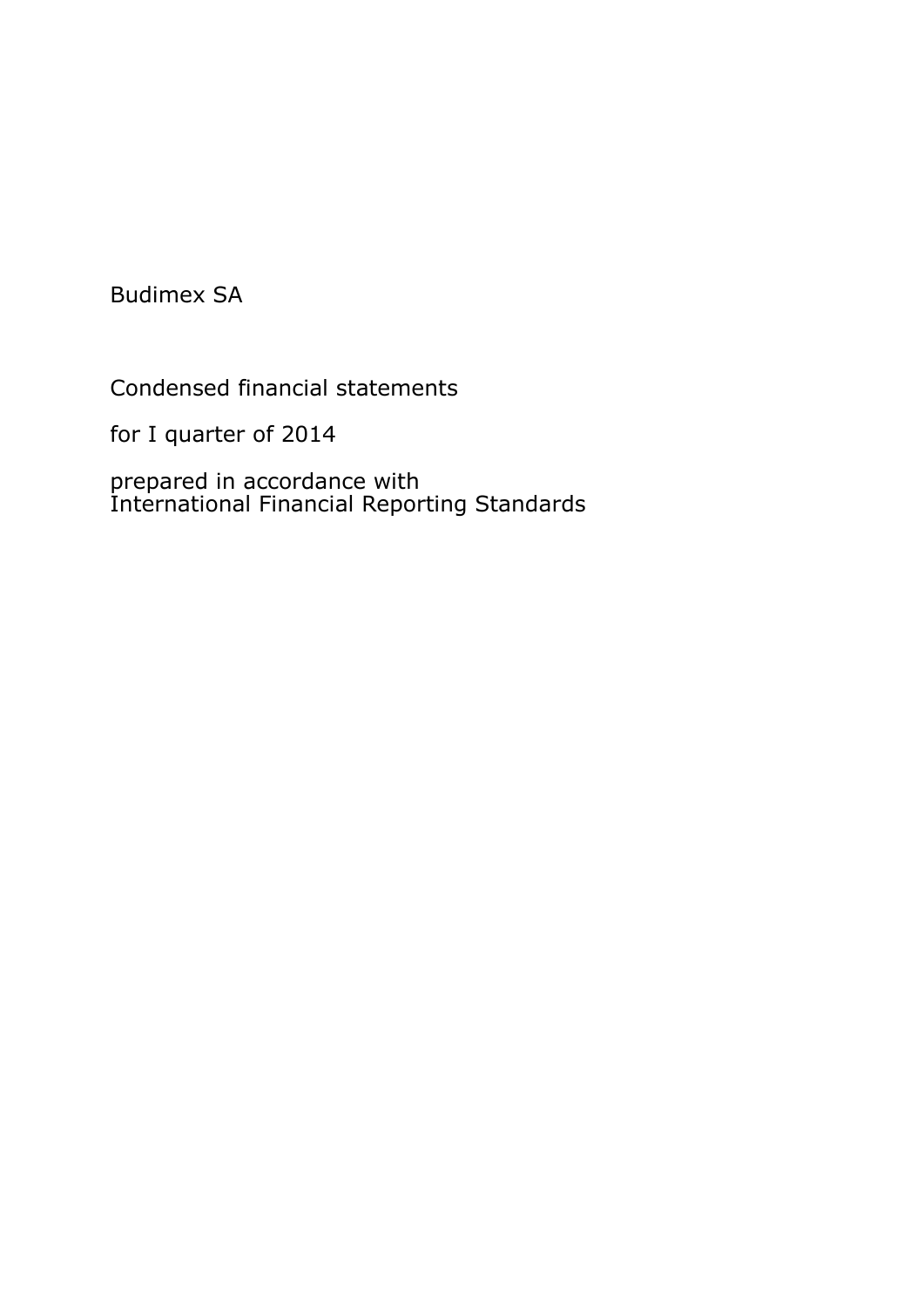# **Statement of financial position**

| <b>ASSETS</b>                                                                         | 31 March<br>2014 | <b>31 December</b><br>2013 | 1 January<br>2013 |
|---------------------------------------------------------------------------------------|------------------|----------------------------|-------------------|
|                                                                                       | (PLN thousands)  | (PLN thousands)            | (PLN thousands)   |
| <b>Non-current assets</b>                                                             |                  |                            |                   |
| Property, plant and equipment                                                         | 58 383           | 62 713                     | 84 079            |
| Investment properties                                                                 | 1898             | 3 1 2 4                    | 3 3 6 8           |
| Intangible assets                                                                     | 3 5 5 7          | 2886                       | 1 2 1 0           |
| Investments in subsidiaries                                                           | 712 940          | 712 940                    | 763 401           |
| Investments in associates                                                             | 9 7 9 6          | 9796                       | 18 5 96           |
| Other financial assets                                                                | 8 4 7 0          | 8 4 4 5                    | 21 498            |
| Retentions for construction contracts                                                 | 30 395           | 29 813                     | 25 919            |
| Long-term prepayments and deferred costs                                              | 4 3 7 9          | 4 3 9 2                    | 4 0 9 6           |
| Deferred tax asset                                                                    | 317 655          | 320 564                    | 293 757           |
| <b>Total non-current assets</b>                                                       | 1 147 473        | 1 154 673                  | 1 215 9 24        |
| <b>Current assets</b>                                                                 |                  |                            |                   |
| Inventories                                                                           | 111 042          | 84 850                     | 118 793           |
| Trade and other receivables                                                           | 384 950          | 461 292                    | 332 423           |
| Retentions for construction contracts                                                 | 27 213           | 29 850                     | 67 211            |
| Amounts due and receivable from customers (investors) under<br>construction contracts | 144 435          | 137 441                    | 222 889           |
| Current tax receivable                                                                |                  | ÷                          | 651               |
| Derivative financial instruments                                                      | 18               | 29                         | 1 4 6 0           |
| Investments in related parties                                                        | 238 600          | 238 600                    |                   |
| Other financial assets                                                                | 9 4 8 2          | 3 1 6 4                    |                   |
| Cash and cash equivalents                                                             | 820 235          | 1 112 254                  | 1 038 436         |
| Short-term prepayments and deferred costs                                             | 13 645           | 12 8 20                    | 8 2 5 5           |
|                                                                                       | 1 749 620        | 2 080 300                  | 1 790 118         |
| <b>Total current assets</b>                                                           | 1749620          | 2 080 300                  | 1790118           |
|                                                                                       |                  |                            |                   |
| <b>TOTAL ASSETS</b>                                                                   | 2897093          | 3 234 973                  | 3 006 042         |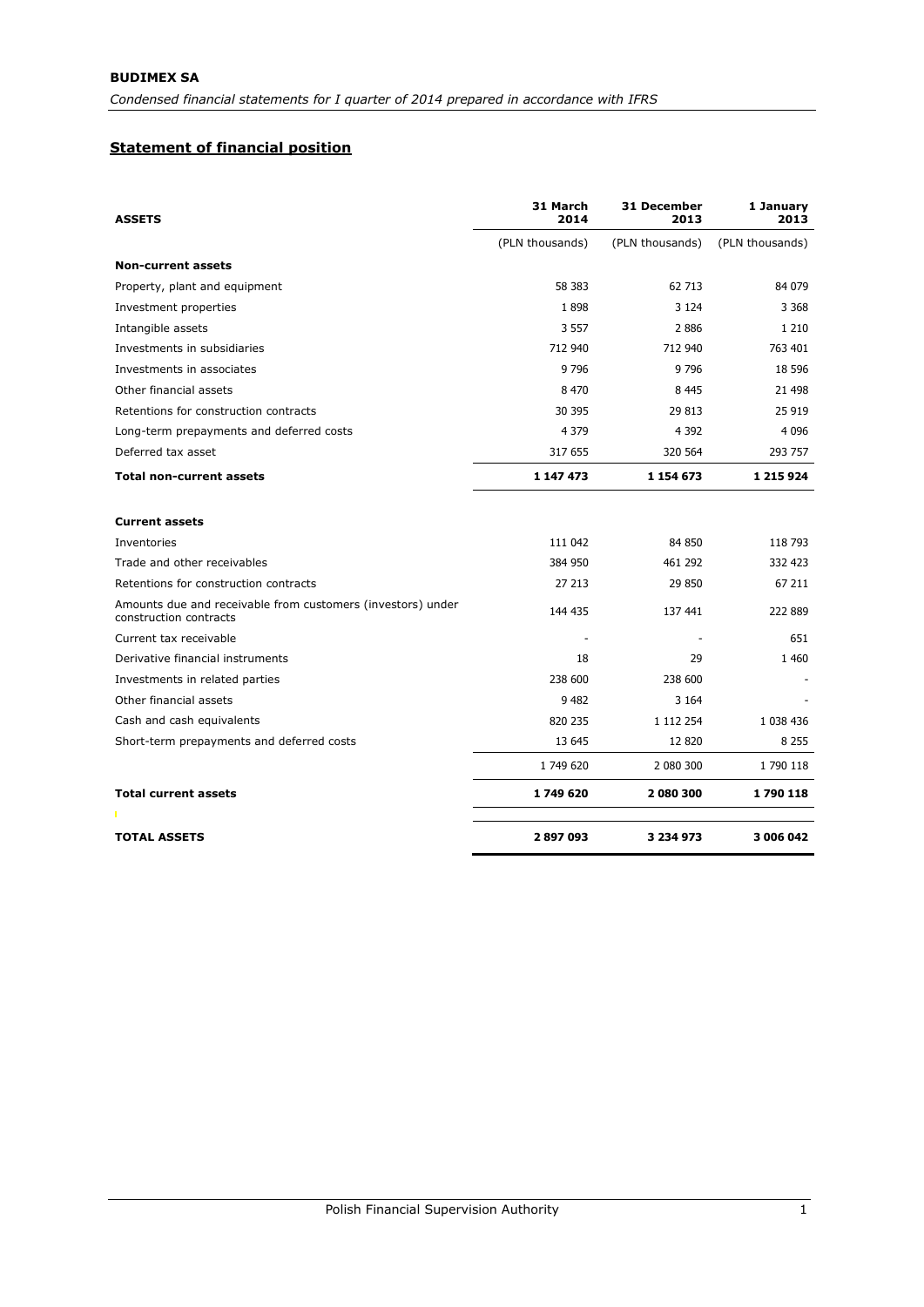| <b>EQUITY AND LIABILITIES</b>                                                    | 31 March<br>2014 | 31 December<br>2013 | 1 January<br>2013  |
|----------------------------------------------------------------------------------|------------------|---------------------|--------------------|
|                                                                                  | (PLN thousands)  | (PLN thousands)     | (PLN<br>thousands) |
| Shareholders' equity                                                             |                  |                     |                    |
| Share capital                                                                    | 145 848          | 145 848             | 145 848            |
| Share premium                                                                    | 80 199           | 80 199              | 227 835            |
| Other reserves                                                                   | 58 867           | 58 867              | 56 899             |
| Foreign exchange differences on translation of foreign<br>operations             | 5 5 0 5          | 5486                | 5 4 9 2            |
| Retained earnings                                                                | 313 935          | 297 435             | (42573)            |
| Total shareholders' equity                                                       | 604 354          | 587 835             | 393 501            |
| <b>Liabilities</b>                                                               |                  |                     |                    |
| <b>Non-current liabilities</b>                                                   |                  |                     |                    |
| Loans, borrowings and other external sources of finance                          | 14 531           | 17 044              | 27 740             |
| Retentions for construction contracts                                            | 150 717          | 152 294             | 155 387            |
| Provision for long-term liabilities and other charges                            | 126 049          | 125 307             | 113 930            |
| Long-term retirement benefits and similar obligations                            | 3 2 6 4          | 3 2 6 4             | 2 5 4 2            |
| <b>Total non-current liabilities</b>                                             | 294 561          | 297 909             | 299 599            |
| <b>Current liabilities</b>                                                       |                  |                     |                    |
| Loans, borrowings and other external sources of finance                          | 18 3 89          | 18 165              | 17 695             |
| Trade and other payables                                                         | 834 891          | 1 115 719           | 1 202 122          |
| Retentions for construction contracts                                            | 162 980          | 179 697             | 218 454            |
| Amounts due and payable to customers (investors) under<br>construction contracts | 610 902          | 688 159             | 549 447            |
| Prepayments received                                                             | 70 273           | 59 346              | 55 341             |
| Provision for short-term liabilities and other charges                           | 127 969          | 115 746             | 106 757            |
| Current tax payable                                                              |                  | 15 478              |                    |
| Short-term retirement benefits and similar obligations                           | 879              | 879                 | 741                |
| Derivative financial instruments                                                 | 312              | 440                 | 243                |
| Short-term accruals                                                              | 167 696          | 150 194             | 156 005            |
| Short-term deferred income                                                       | 3887             | 5 4 0 6             | 6 1 3 7            |
|                                                                                  | 1 998 178        | 2 349 229           | 2 312 942          |
| <b>Total current liabilities</b>                                                 | 1998 178         | 2 349 229           | 2 3 1 2 9 4 2      |
| <b>Total liabilities</b>                                                         | 2 292 739        | 2 647 138           | 2 612 541          |
| <b>TOTAL EQUITY AND LIABILITIES</b>                                              | 2897093          | 3 234 973           | 3 006 042          |

| Book value (in PLN thousands) | 604 354    | 587 835    | 393 501    |
|-------------------------------|------------|------------|------------|
| Number of shares              | 25 530 098 | 25 530 098 | 25 530 098 |
| Book value per share (PLN)    | 23,67      | 23,03      | 15,41      |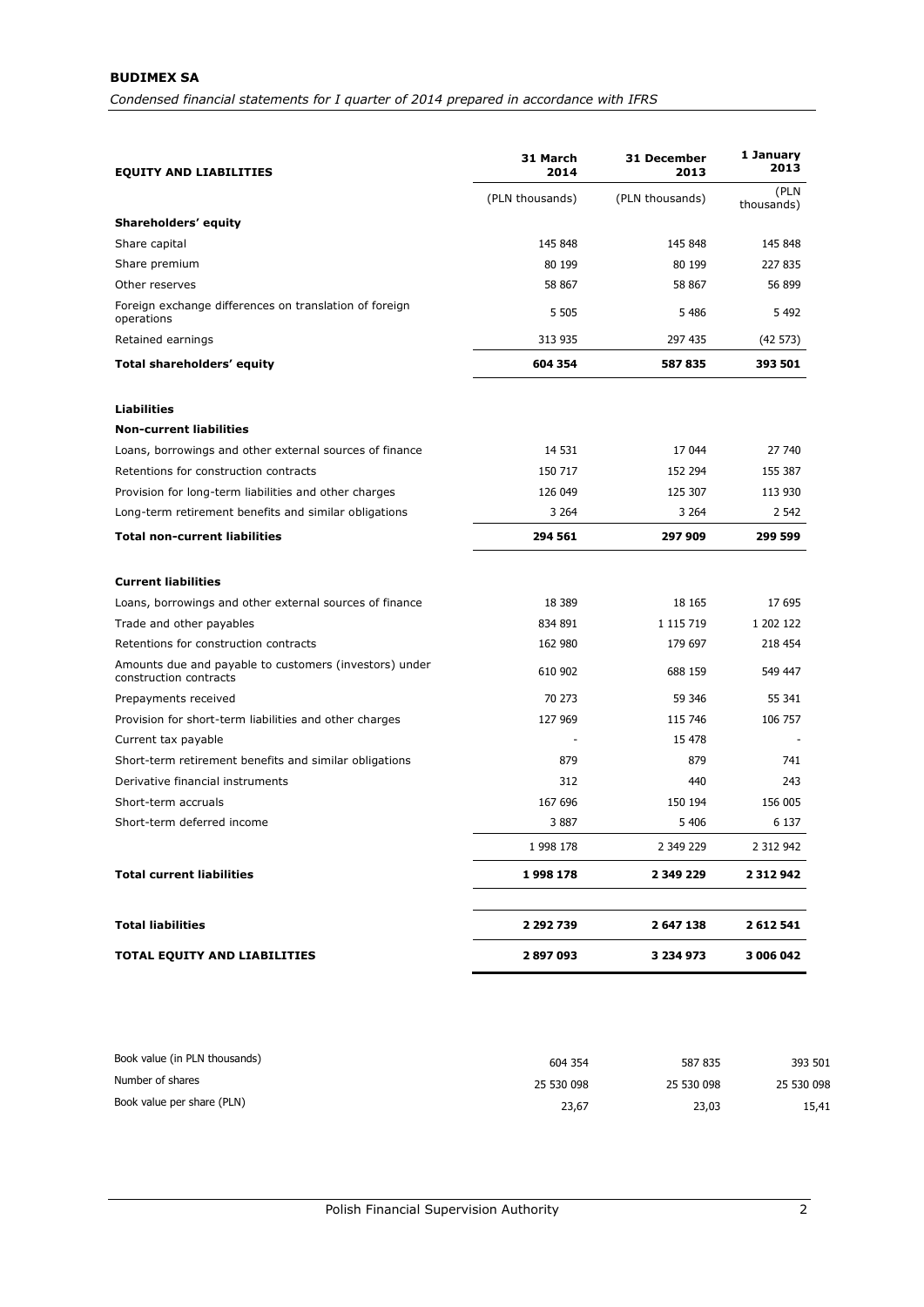# **Income statement**

|                                                                           | 3-month period<br>ended 31 March |                 |  |
|---------------------------------------------------------------------------|----------------------------------|-----------------|--|
|                                                                           | 2014                             | 2013            |  |
|                                                                           | (PLN thousands)                  | (PLN thousands) |  |
| <b>Continuing operations</b>                                              |                                  |                 |  |
| Net sales of finished goods, goods for resale, raw materials and services | 655 430                          | 674 119         |  |
| Cost of finished goods, goods for resale, raw materials and services sold | (585 204)                        | (622 784)       |  |
| <b>Gross profit on sales</b>                                              | 70 226                           | 51 335          |  |
| Selling expenses                                                          | (2555)                           | (2431)          |  |
| Administrative expenses                                                   | (38015)                          | (34037)         |  |
| Other operating income                                                    | 5 8 0 4                          | 5 9 0 3         |  |
| Other operating expenses                                                  | (13954)                          | (5306)          |  |
| Gains/ (losses) on derivative financial instruments                       | (35)                             | (430)           |  |
| <b>Operating profit</b>                                                   | 21 471                           | 15 0 34         |  |
| Finance income                                                            | 6 1 6 1                          | 47 830          |  |
| Finance costs                                                             | (5853)                           | (6178)          |  |
| <b>Profit before tax</b>                                                  | 21 779                           | 56 686          |  |
| Income tax                                                                | (5279)                           | (3810)          |  |
| Net profit from continuing operations                                     | 16 500                           | 52876           |  |
| Net profit for the period                                                 | 16 500                           | 52876           |  |

| Basic and diluted earnings per share attributable to the shareholders of the Parent |      |      |
|-------------------------------------------------------------------------------------|------|------|
| Company (in PLN)                                                                    | 0,65 | 2,07 |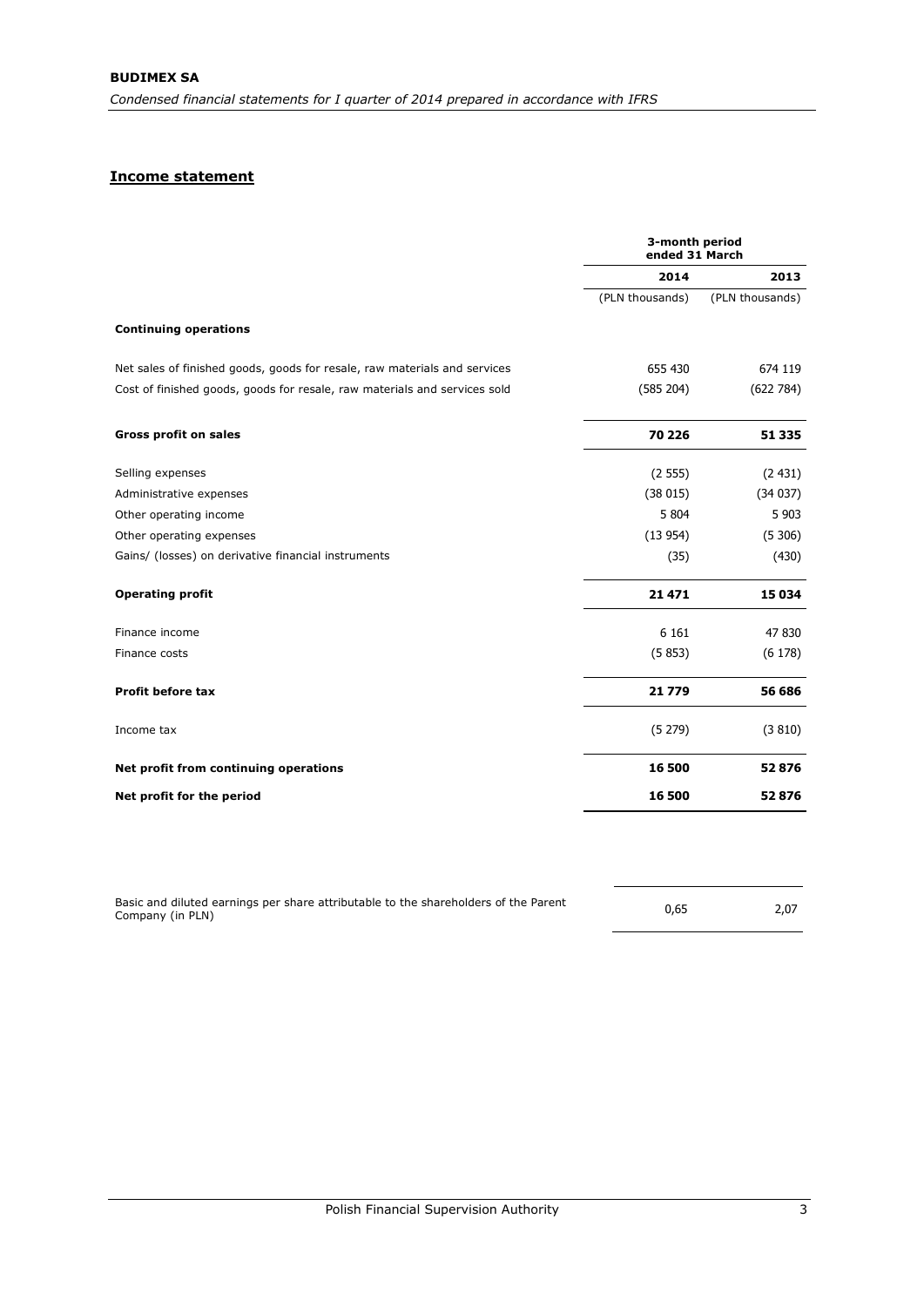## **Statement of comprehensive income**

|                                                                                                                                   | 3-month period<br>ended 31 March |                 |
|-----------------------------------------------------------------------------------------------------------------------------------|----------------------------------|-----------------|
|                                                                                                                                   | 2014                             | 2013            |
|                                                                                                                                   | (PLN thousands)                  | (PLN thousands) |
| Net profit for the period previously reported                                                                                     | 16 500                           | 53 291          |
| MSSF adjustments                                                                                                                  |                                  | (415)           |
| Net profit for the period acc MSSF                                                                                                | 16 500                           | 52876           |
| Other comprehensive income (loss) for the period, which:                                                                          |                                  |                 |
| Will be subsequently reclassified to profit or loss:                                                                              |                                  |                 |
| Foreign exchange differences on translation of foreign operations                                                                 | 19                               | 51              |
| Deferred tax related to components of other comprehensive income which will be<br>subsequently reclassified to profit or loss     |                                  |                 |
| Will not be subsequently reclassified to profit or loss:                                                                          |                                  |                 |
| Actuarial gains/(losses)                                                                                                          |                                  |                 |
| Deferred tax related to components of other comprehensive income which will not<br>be subsequently reclassified to profit or loss |                                  |                 |
| Other comprehensive income (loss), net of tax                                                                                     | 19                               | 51              |
| Total comprehensive income for the period                                                                                         | 16 519                           | 52927           |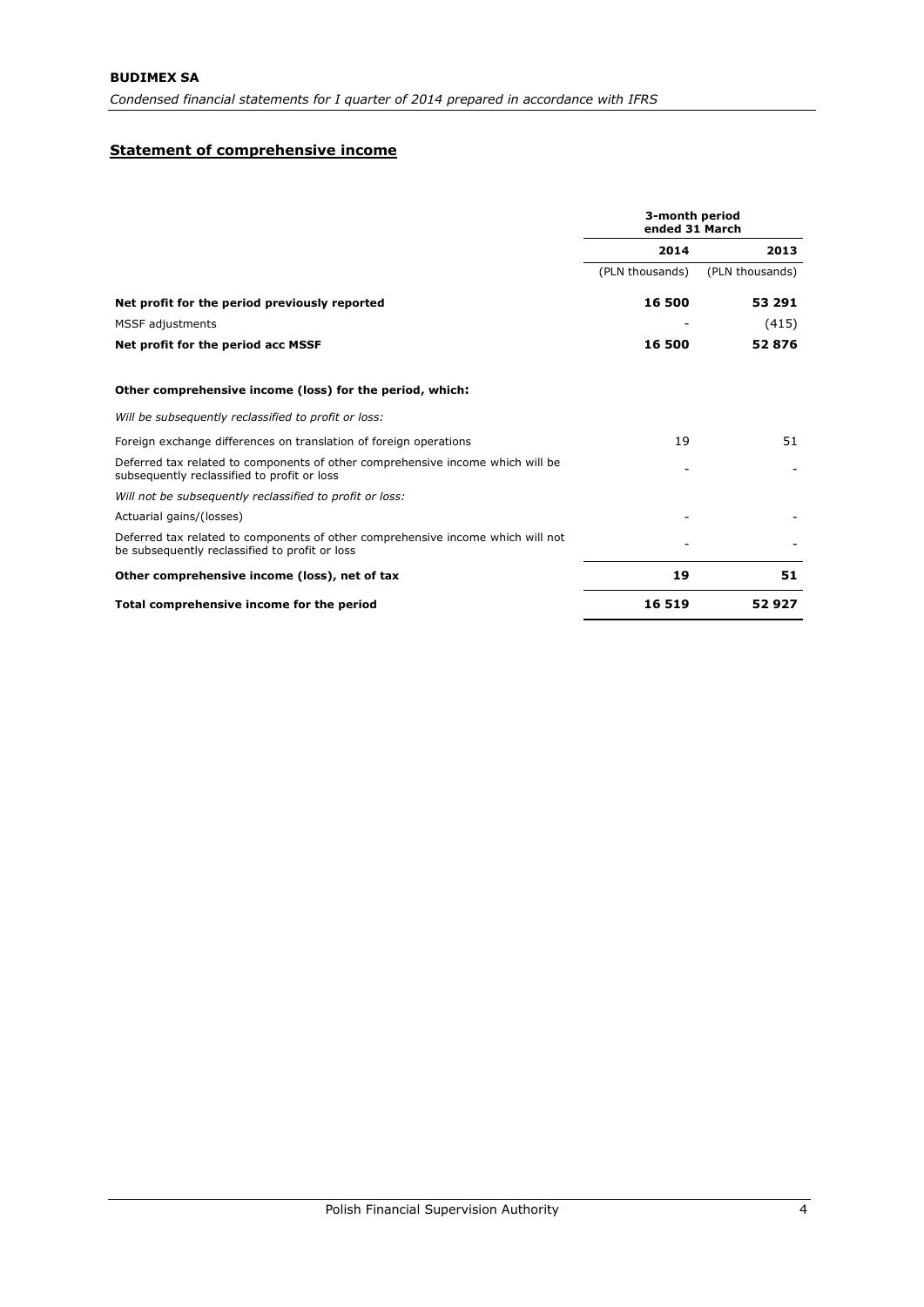# **Statement of changes in equity**

|                                                     | Share capital            | <b>Share premium</b>     | Other reserves -<br>share-based<br>payments | Foreign<br>exchange<br>differences on<br>translation of<br>foreign<br>operations | Retained<br>earnings     | <b>Total</b>    |
|-----------------------------------------------------|--------------------------|--------------------------|---------------------------------------------|----------------------------------------------------------------------------------|--------------------------|-----------------|
|                                                     | (PLN thousands)          | (PLN thousands)          | (PLN thousands)                             | (PLN thousands)                                                                  | (PLN thousands)          | (PLN thousands) |
| Balance as at 1 January 2014 previously<br>reported | 127 650                  | 78 119                   | 60 096                                      | 5486                                                                             | 302 599                  | 573 950         |
| MSSF adjustments                                    | 18 198                   | 2 0 8 0                  | (1 229)                                     |                                                                                  | (5164)                   | 13 8 85         |
| Balance as at 1 January 2014 acc MSSF               | 145 848                  | 80 199                   | 58 867                                      | 5486                                                                             | 297 435                  | 587 835         |
| Profit for the period                               | $\overline{\phantom{a}}$ | $\overline{\phantom{a}}$ | $\overline{\phantom{a}}$                    | $\overline{\phantom{a}}$                                                         | 16 500                   | 16 500          |
| Other comprehensive income                          | $\overline{\phantom{a}}$ | $\overline{\phantom{a}}$ | $\overline{\phantom{a}}$                    | 19                                                                               | $\overline{\phantom{a}}$ | 19              |
| Total comprehensive income for<br>the period        | $\sim$                   | $\overline{\phantom{a}}$ | $\sim$                                      | 19                                                                               | 16 500                   | 16 519          |
| Balance as at 31 March 2014                         | 145 848                  | 80 199                   | 58 867                                      | 5 5 0 5                                                                          | 313 935                  | 604 354         |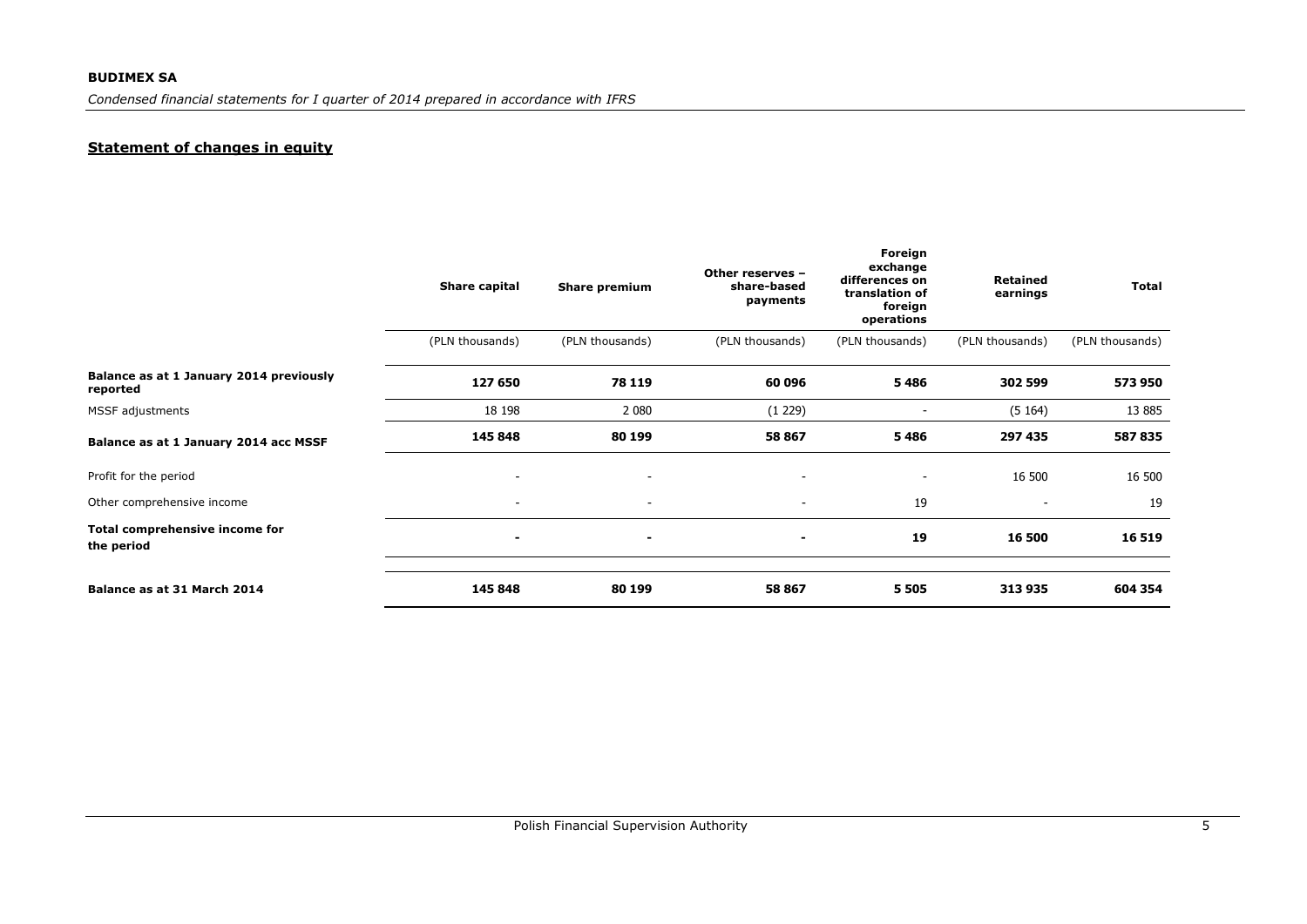## **BUDIMEX SA**

*Condensed financial statements for I quarter of 2014 prepared in accordance with IFRS*

# **Statement of changes in equity (cont.)**

|                                                     | <b>Share capital</b> | <b>Share premium</b> | Other reserves -<br>share-based<br>payments | Foreign exchange<br>differences on<br>translation of<br>foreign operations | <b>Retained</b><br>earnings | <b>Total</b>    |
|-----------------------------------------------------|----------------------|----------------------|---------------------------------------------|----------------------------------------------------------------------------|-----------------------------|-----------------|
|                                                     | (PLN thousands)      | (PLN thousands)      | (PLN thousands)                             | (PLN thousands)                                                            | (PLN thousands)             | (PLN thousands) |
| Balance as at 1 January 2013 previously<br>reported | 127 650              | 225 755              | 57 259                                      | 5492                                                                       | (35387)                     | 380 769         |
| MSSF adjustments                                    | 18 198               | 2 0 8 0              | (360)                                       |                                                                            | (7186)                      | 12 732          |
| Balance as at 1 January 2013 acc MSSF               | 145 848              | 227 835              | 56 899                                      | 5492                                                                       | (42573)                     | 393 501         |
| Profit for the period                               |                      |                      |                                             |                                                                            | 52 876                      | 52 876          |
| Other comprehensive income                          |                      |                      |                                             | 51                                                                         |                             | 51              |
| <b>Total comprehensive income</b><br>for the period |                      | ٠                    | ٠                                           | 51                                                                         | 52876                       | 52927           |
| Balance as at 31 March 2013                         | 145 848              | 227835               | 56 899                                      | 5 5 4 3                                                                    | 10 303                      | 446 428         |
| Profit for the period                               |                      |                      |                                             |                                                                            | 251 573                     | 251 573         |
| Other comprehensive income                          |                      |                      | (697)                                       | (57)                                                                       |                             | (754)           |
| <b>Total comprehensive income</b><br>for the period |                      | ٠                    | (697)                                       | (57)                                                                       | 251 573                     | 250 819         |
| Dividends                                           |                      | ۰                    |                                             |                                                                            | (112077)                    | (112077)        |
| Coverage of prior years' losses                     |                      | (147636)             | $\overline{\phantom{a}}$                    |                                                                            | 147 636                     |                 |
| Share-based payments                                |                      |                      | 2 6 6 5                                     |                                                                            |                             | 2 6 6 5         |
| Balance as at 31 December 2013                      | 145 848              | 80 199               | 58 867                                      | 5486                                                                       | 297 435                     | 587 835         |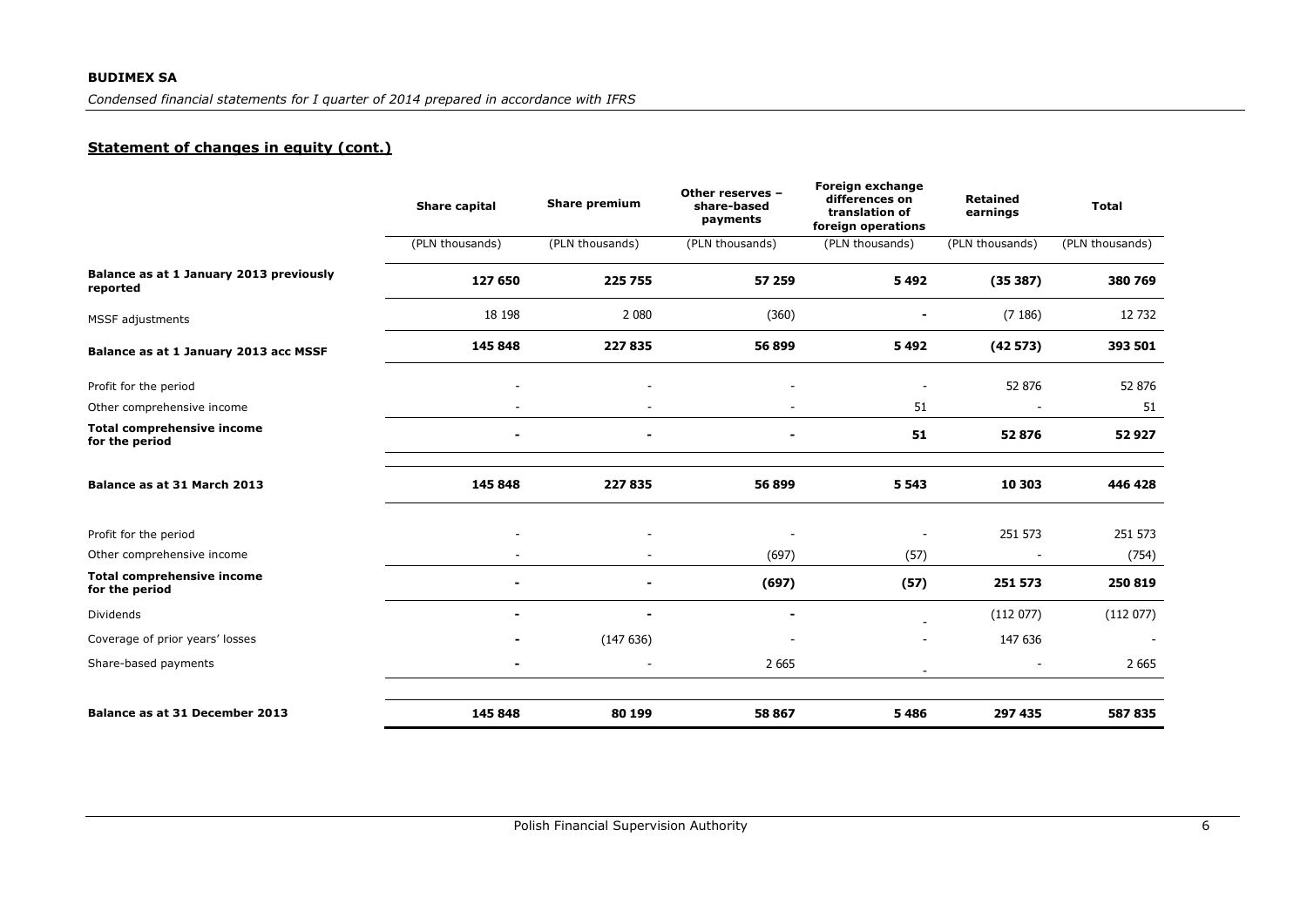# **Statement of cash flow**

|                                                                                                        | 3-month period<br>ended 31 March |                 |  |
|--------------------------------------------------------------------------------------------------------|----------------------------------|-----------------|--|
|                                                                                                        | 2014                             | 2013            |  |
|                                                                                                        | (PLN thousands)                  | (PLN thousands) |  |
| <b>CASH FLOW FROM OPRATING ACTIVITIES</b>                                                              |                                  |                 |  |
| Net profit before tax                                                                                  | 21779                            | 56 686          |  |
| <b>Adjustments for:</b>                                                                                |                                  |                 |  |
| Depreciation/ amortization                                                                             | 5 4 9 2                          | 6 2 63          |  |
| Foreign exchange (gains)/ losses                                                                       | (75)                             | 41              |  |
| Interest and shares in profits (dividends)                                                             | 150                              | (40950)         |  |
| (Profit)/ loss on disposal of investments                                                              | (900)                            | 55              |  |
| Change in valuation of derivative financial instruments                                                | (117)                            | 694             |  |
| Operating profit before changes in working capital                                                     | 26 3 29                          | 22789           |  |
| Change in receivables and retentions for construction contracts                                        | 80 070                           | (52 282)        |  |
| Change in inventories                                                                                  | (26 192)                         | (15191)         |  |
| Change in provisions and liabilities arising from retirement benefits and similar<br>obligations       | 12 965                           | (5888)          |  |
| Change in retentions for construction contracts and in liabilities,<br>except for loans and borrowings | (299 329)                        | (364680)        |  |
| Change in accruals and accrued income                                                                  | 15 171                           | (7735)          |  |
| Change in amounts due and receivable under construction contracts                                      | (84251)                          | (68003)         |  |
| Change in prepayments received                                                                         | 10 927                           | 5 1 2 1         |  |
| Change in cash and cash equivalents of restricted use                                                  | 615                              | (912)           |  |
| Other adjustments                                                                                      | 19                               | (339)           |  |
| Cash generated from operations                                                                         | (263 676)                        | (487120)        |  |
| Income tax paid                                                                                        | (17849)                          | (597)           |  |
| <b>NET CASH USED IN OPERATING ACTIVITIES</b>                                                           | (281525)                         | (487717)        |  |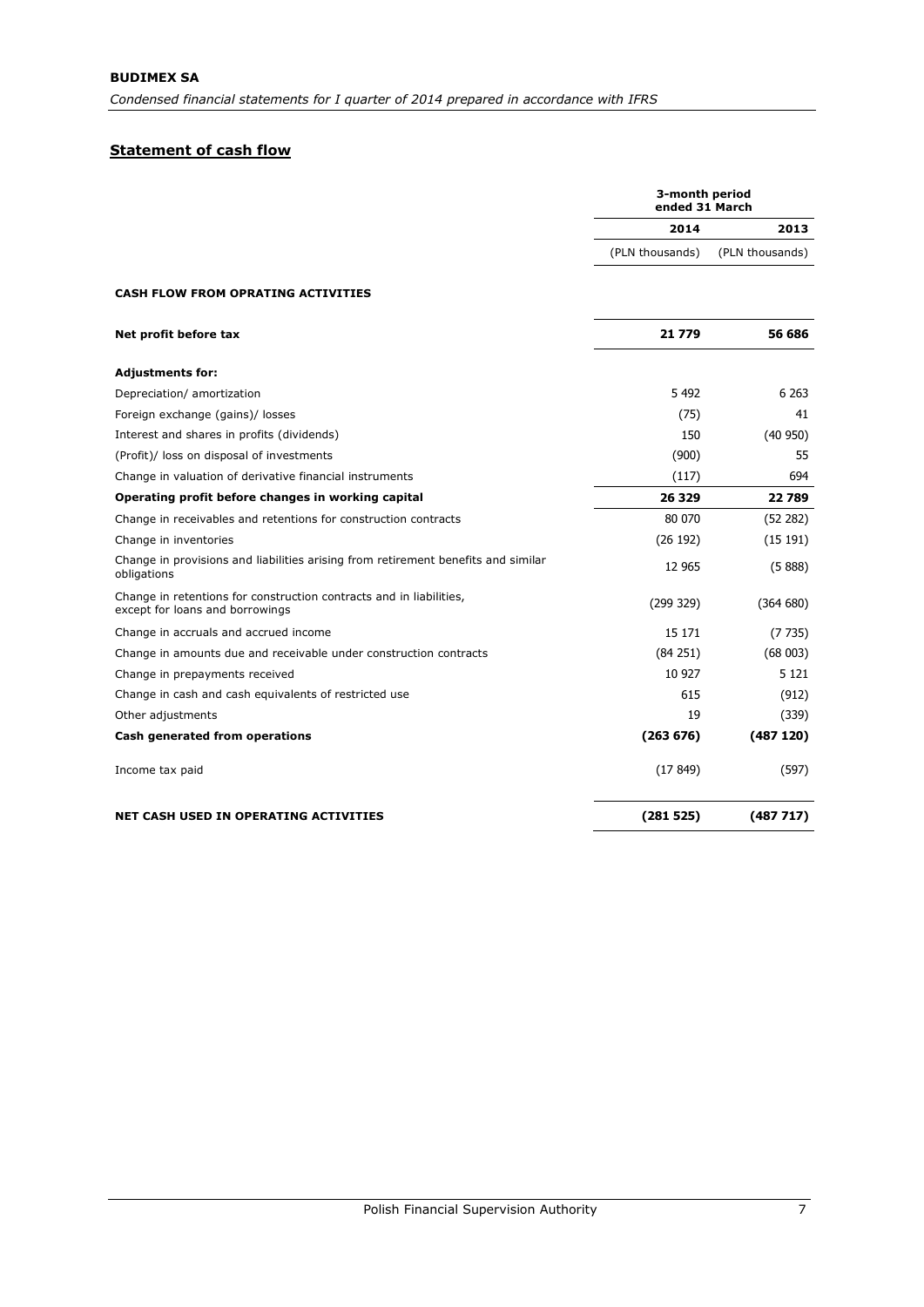# **Statement of cash flow (cont.)**

|                                                                             | 3-month period<br>ended 31 March |                 |  |
|-----------------------------------------------------------------------------|----------------------------------|-----------------|--|
|                                                                             | 2014                             | 2013            |  |
|                                                                             | (PLN thousands)                  | (PLN thousands) |  |
| <b>CASH FLOW FROM INVESTING ACTIVITIES</b>                                  |                                  |                 |  |
| Sale of intangible assets and tangible fixed assets                         | 390                              | 1 1 6 2         |  |
| Purchase of intangible assets and tangible fixed assets                     | (1488)                           | (1679)          |  |
| Purchases of shares in related entities                                     |                                  | (6559)          |  |
| Loans granted                                                               | (6370)                           |                 |  |
| Dividends received                                                          |                                  | 6 4 8 1         |  |
| Other inflows from investing activities                                     | 167                              |                 |  |
| <b>NET CASH USED IN INVESTING ACTIVITIES</b>                                | (7301)                           | (595)           |  |
| <b>CASH FLOW FROM FINANCING ACTIVITIES</b>                                  |                                  |                 |  |
| Payment of finance lease liabilities                                        | (2438)                           | (2410)          |  |
| Interest paid                                                               | (263)                            | (521)           |  |
| <b>NET CASH USED IN FINANCING ACTIVITIES</b>                                | (2701)                           | (2931)          |  |
| <b>NET CHANGE IN CASH AND CASH EQUIVALENTS</b>                              | (291527)                         | (491 243)       |  |
| Foreign exchange differences, net                                           | 123                              | 136             |  |
| <b>CASH AND CASH EQUIVALENTS AT THE BEGINNING OF THE PERIOD (point 1.5)</b> | 1076157                          | 1 004 338       |  |
| CASH AND CASH EQUIVALENTS AT THE END OF THE PERIOD (point 1.5)              | 784753                           | 513 231         |  |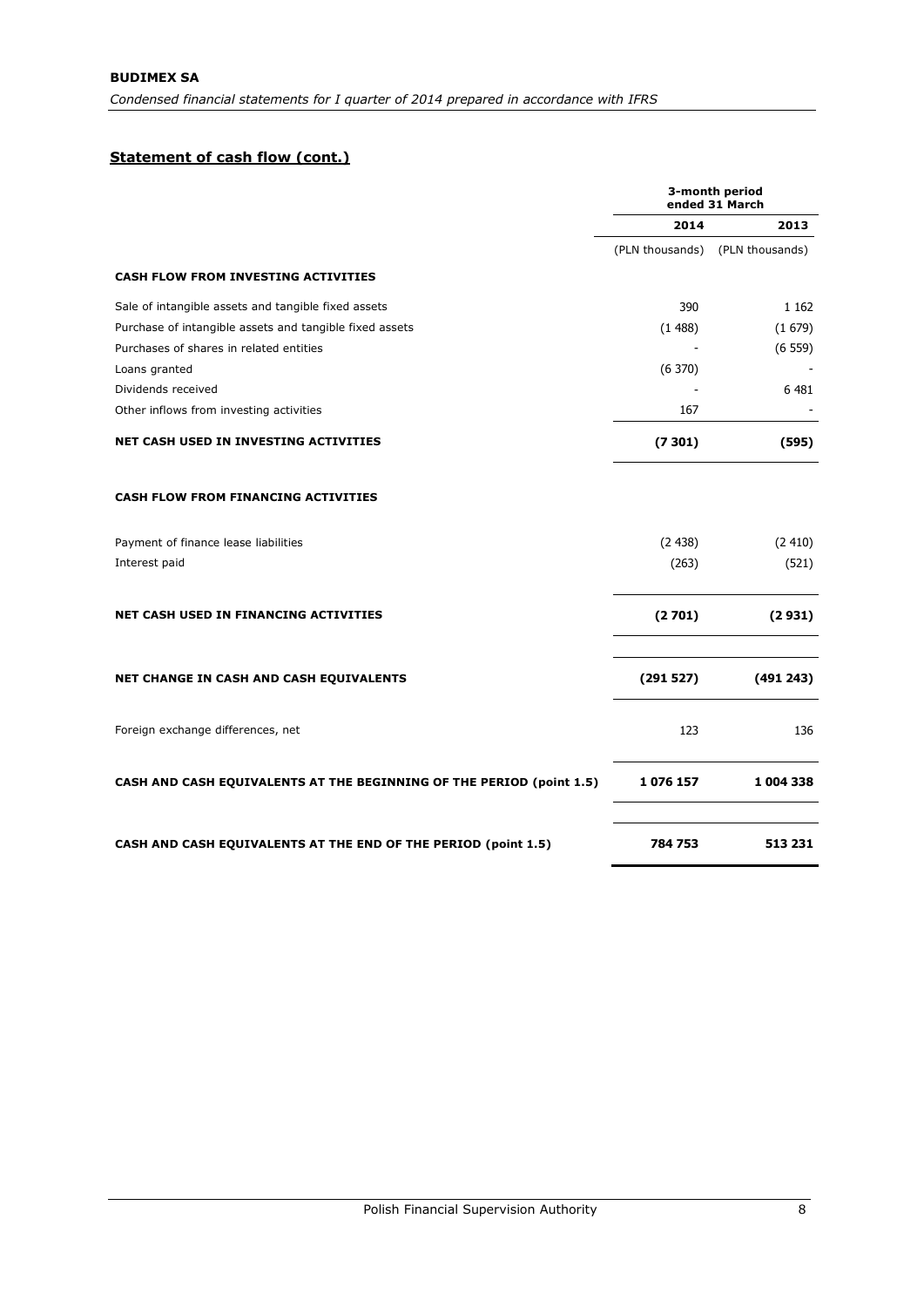## **1. Principles applied for the purpose of preparation of financial statements**

## **1.1. Accounting policies applied**

The financial statements of Budimex SA I quarter of 2014 together with comparative data were prepared in accordance with IAS 34 "Interim Financial Reporting" and appropriate accounting standards applicable for preparation of the interim financial statements adopted by the European Union issued and effective when preparing the interim financial statements. The accounting policies adopted by the Company are the same like those adopted by the Group and were described in details in the consolidated financial statements of the Group for the year ended 31 December 2013, published on 12 March 2014.

The financial statements and the comparative data contain aggregate data of the reporting organizational branches acting as at 31 March 2014, 31 December 2013 and 1 January 2013, prepared in foreign currencies and translated into Polish zloty using the rate of exchange presented in the point 1.4 of herein condensed financial statements.

The financial statements and the comparative data contain also assets and liabilities corresponding to Budimex SA share in jointly controlled entities: Budimex SA Sygnity SA Sp. j., Budimex SA Ferrovial Agroman SA Sp. j. and Budimex SA Ferrovial Agroman SA S.C., Budimex SA – Budimex Budownictwo Sp. z o.o. SC, Budimex SA – Cadagua SA SC and Budimex SA – Cadagua II SC.

### **1.2. Changes in the method of preparation of financial statements**

As at 24 April 2014 the Ordinary Shareholding Meeting of Budimex made the resolution on preparing of the separate financial statements of Budimex SA from 1 January 2014 in accordance with the International Accounting Standards (IAS), the International Financial Reporting Standards (IFRS) and the related interpretations announced as the regulations of the European Commission.

The hereby condensed financial statement for I quarter of 2014 is the first separate financial statement prepared in accordance with the above described standards, hereinafter called "MSSF". Due to that the Company implemented regulations of MSSF 1 "First-time adoption of IFRSs" as well. Up to 31 December 2013, the financial statements of Budimex were prepared in accordance with Polish accounting standards based on the Polish Accounting Act, which are different than IFRS.

As at the date of transition to IFRS, e.i. 1 January 2013, the Company valued assets and liabilities in the amounts recognised in the consolidated financial statements of the Group, for which the transition date was 1 January 2004.

Below, there are described significant differences between IFRS and the Polish accounting standards.

a) Discount of non-current receivables and liabilities

In accordance with IAS 39 "Financial Instruments: Recognition and Measurement" noncurrent receivables and liabilities which are free of interest are discounted and disclosed in the financial statements at current value. Sales revenue and operating expenses are adjusted by the differences arising in the period between nominal and current value of non-current receivables and non-current liabilities, respectively. The discount value which decreases the nominal value of non-current receivables and liabilities is settled against finance costs or income in the subsequent years.

Previously, the Company recognised receivables and liabilities related to retentions for construction contracts at amount due i.e. at nominal value.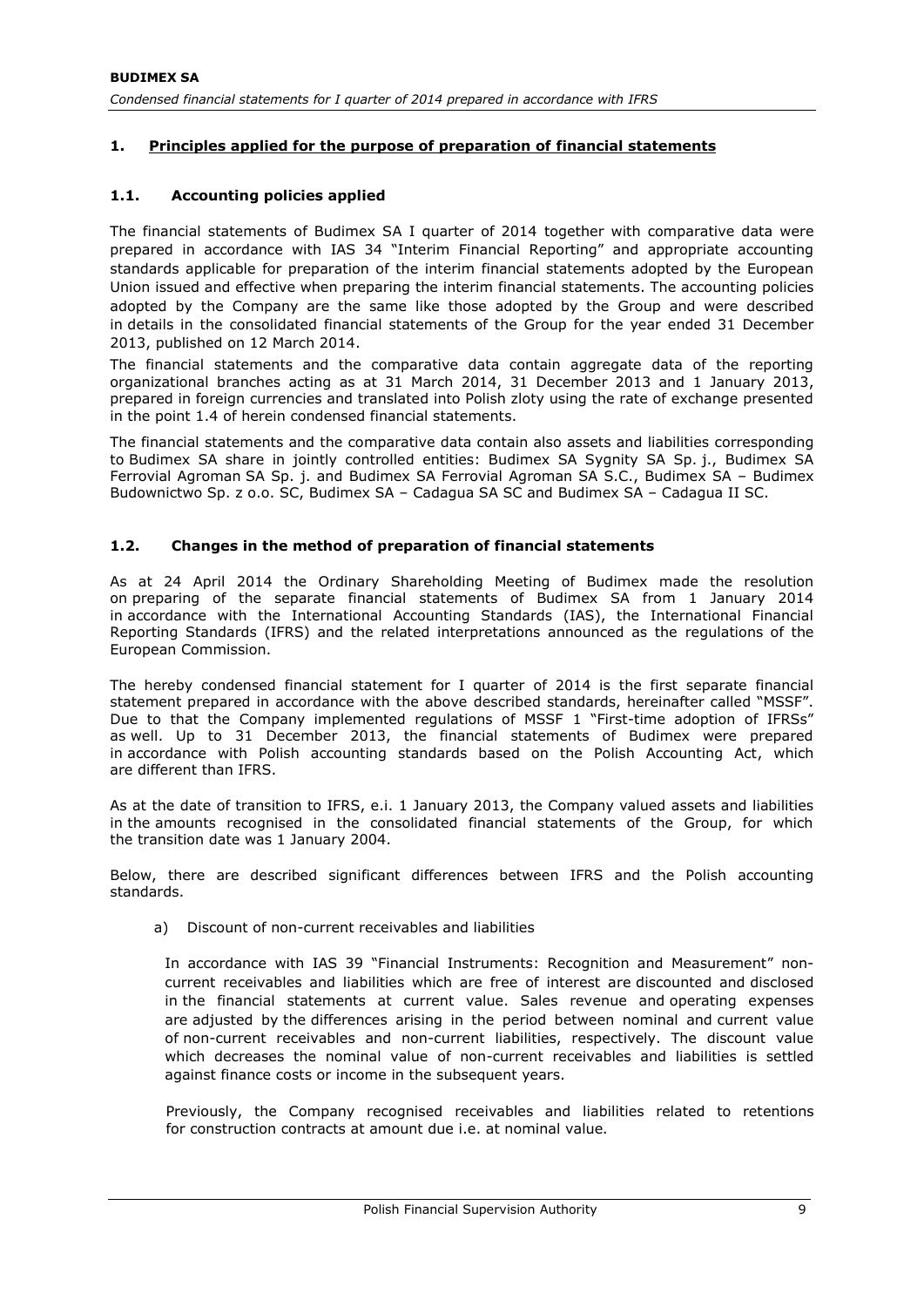b) Translation of non-current financial assets denominated in foreign currencies

In accordance with IAS 39, where fair value cannot be reliably estimated, available-for-sale financial assets are valued at historical costs.

Previously, the Company valued the non-current financial assets covering the shares in foreign operations and denominated in foreign currencies using the rate prevailing at the reporting date. Foreign exchange differences on the translation are appropriately allocated to equity (in case the value was higher than historical one) or to the financial result (in case the value was lower than historical one).

At the date of transition to IFRS, the Company recognised the shares in foreign currencies at historical value and differences on the translation were adjusted in equity.

c) Adjustment to equity due to hyperinflation

In accordance with IAS 29 "Financial Reporting in Hyperinflationary Economies", for the period, in which economy is hyperinflationary, assets and liabilities should be valued in current prices as at the balance sheet date, being the basis for valuation in the following periods.

According to the Polish accounting standards, hyperinflationary effects are not recognised in the financial statements.

At the date of transition to IFRS, the Company adjusted shareholders' equity and share premium for the period, in which Polish economy was hyperinflationary. The effects of translation and reconciliation of balances shown in the corporate records of the Company to the amount recognised in the financial statements of the Budimex were presented in the table below.

|                                              | 31 March<br>2014 | 1 January<br>2013 |
|----------------------------------------------|------------------|-------------------|
| <b>Ordinary shares</b>                       |                  |                   |
| <b>Registered capital</b>                    | 127 650          | 127 650           |
| Translation of capital due to hyperinflation | 18 198           | 18 198            |
| Value disclosed in the financial statements  | 145 848          | 145 848           |
| <b>Share premium</b>                         |                  |                   |
| <b>Registered capital</b>                    | 78 119           | 225 755           |
| Translation of capital due to hyperinflation | 2 0 8 0          | 2 0 8 0           |
| Value disclosed in the financial statements  | 80 199           | 227835            |

The value by which the share capital and share premium were adjusted in connection with hyperinflation was recognised in equity under "Retained earnings" in the financial statements.

d) Employee benefits

In accordance with IAS 19 "Employee benefits", actuarial gains/losses are recognised in the statement of comprehensive income.

Previously, the Company recognised actuarial gains/losses in the income statement.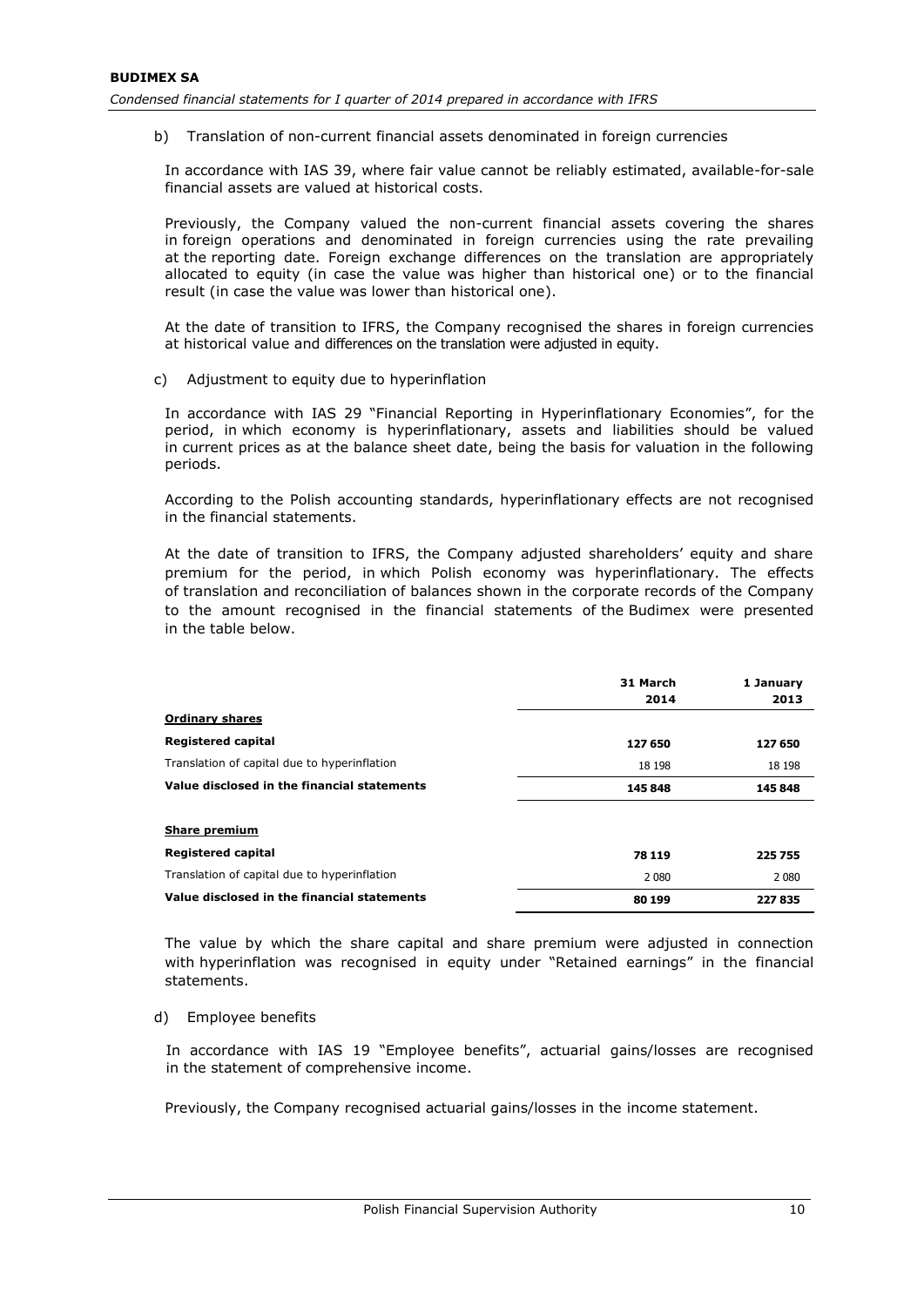e) Perpetual usufruct

In accordance with IFRS, perpetual usufruct received from a community council should be recognised as an operating lease (IAS 17 "Leases") or as an investment property (IAS 40 "Investment property").

At the date of transition to IFRS, the Company classified the perpetual usufruct received from a community council as an operating lease and recognised it as the off – balance item.

Previously, the Company recognised the perpetual usufruct received from a community council as the investment property and accrued income.

f) Deferred tax

Differences in the accounting policies prevailing in Poland and IFRS have an impact on the deferred income tax computation.

#### **Significant changes in preparing of the statement of cash flow**

The most significant change in preparing of the statement of cash flow in accordance with IFRS comparing to previous rules was reducing the balance of cash at the beginning and at the end of the reporting period by the cash of restricted use. It was described in details in the point 1.5 hereinafter condensed financial statement.

#### **1.3. Differences between current and comparative data reported in the herein condensed financial statements and the data contained in the prior period condensed financial statements**

Due to changes in the method of preparation of financial statements described in point 1.2 the data as at the date of transition to IFRS, e. i. 1 January 2013 as well as the comparative data as at 31 December 2013 and 31 March 2013 was recognised in such way to reflect those changes. Below, it is presented impact of those changes on shareholders' equity and net result.

Shareholders' equity

|                                                     | 31 December<br>2013 | 31 March<br>2013 | 1 January<br>2013 |
|-----------------------------------------------------|---------------------|------------------|-------------------|
| Shareholders' equity according to PAS               | 573950              | 434 111          | 380 769           |
| Adjustments:                                        |                     |                  |                   |
| Valuation of non-current financial assets           | 22                  | 22               | 22                |
| Discount of non-current receivables and liabilities | 17 120              | 15 184           | 15 697            |
| Deferred tax calculated on above adjustments        | (3 257)             | (2889)           | (2987)            |
| Shareholders' equity according to IFRS              | 587835              | 446 428          | 393 501           |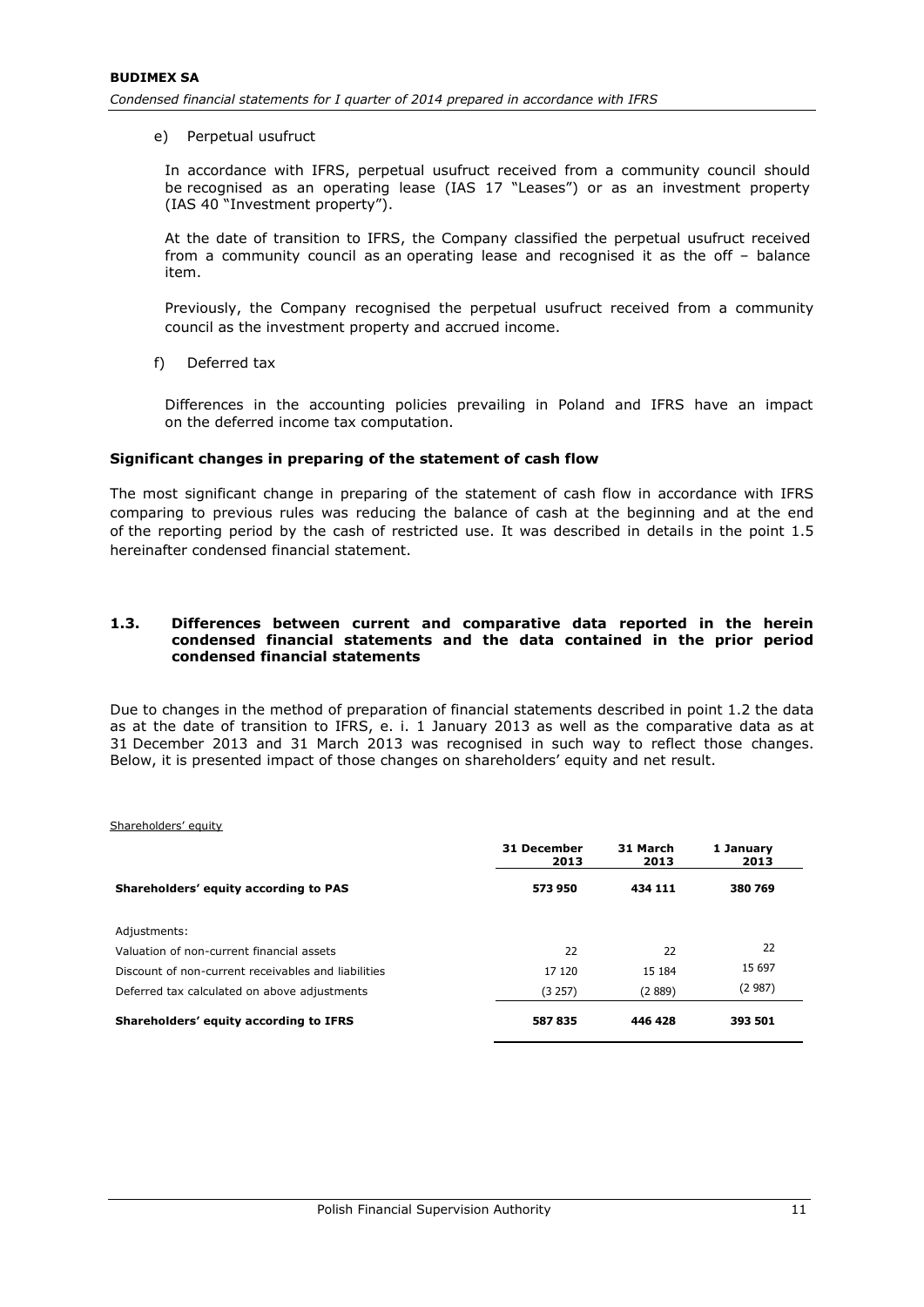#### **BUDIMEX SA**

*Condensed financial statements for I quarter of 2014 prepared in accordance with IFRS*

Net result

|                                                     | 2013    | 3-month<br>period ended<br>31 March 2013 |
|-----------------------------------------------------|---------|------------------------------------------|
| Net result according to PAS                         | 302 599 | 53 291                                   |
| Adjustments:                                        |         |                                          |
| Discount of non-current receivables and liabilities | 1 4 2 3 | (512)                                    |
| Actuarial gains/losses*                             | 860     | $\overline{\phantom{a}}$                 |
| Deferred tax calculated on above adjustments        | (433)   | 97                                       |
| <b>Result according to IFRS</b>                     | 304 449 | 52876                                    |

\*the amount reducing by deferred tax was recognised in the statement of comprehensive income

#### **1.4. The principles of translation of selected financial data into euro**

Selected financial data was translated into euro in accordance with the following rules:

- individual asset and liability items using the average exchange rate prevailing as at 31 March 2014 – 4.1713 PLN/EUR,
- individual profit and loss account and cash flow statement items for the first quarter of 2014 using the exchange rate being an arithmetic average of average exchange rates established by the National Bank of Poland for the last day of each ended month for the period from 1 January 2014 to 31 March 2014 – 4.1894 PLN/EUR,
- individual asset and liability items of comparative financial data for the year 2013 using the average exchange rate prevailing as at 31 December 2013 – 4.1472 PLN/EUR
- individual profit and loss account and cash flow statement items of comparative financial data for the first quarter of 2013 - using the exchange rate being an arithmetic average of average exchange rates established by the National Bank of Poland for the last day of each ended month for the period from 1 January 2013 to 31 March 2013 – 4.1738 PLN/EUR.

#### **1.5. Cash recognised in the statement of cash flow**

The Company recognizes cash of restricted use, covers cash of consortia in the part attributable to the consortium members, in the statement of financial position under cash and cash equivalents. For the purpose of the statement of cash flow – the balance of cash at the beginning and at the end of the reporting period is reduced by cash of restricted use, and its change in the statement of financial position is recognized under cash flow from operating activities.

|                                                        | 31 March<br>2013 | 1 January<br>2014 | 31 March<br>2013 | 1 January<br>2013 |
|--------------------------------------------------------|------------------|-------------------|------------------|-------------------|
|                                                        | (in PLN)         | (in PLN           | (in PLN          | (in PLN           |
|                                                        | thousands)       | thousands)        | thousands)       | thousands)        |
| Cash recognised in the statement of financial position | 820 235          | 1 112 254         | 548 241          | 1 038 436         |
| Cash and cash equivalents of restricted use            | (35 482)         | (36097)           | (35010)          | (34098)           |
| Cash recognised in the statement of cash flow          | 784 753          | 1076157           | 513 231          | 1 004 338         |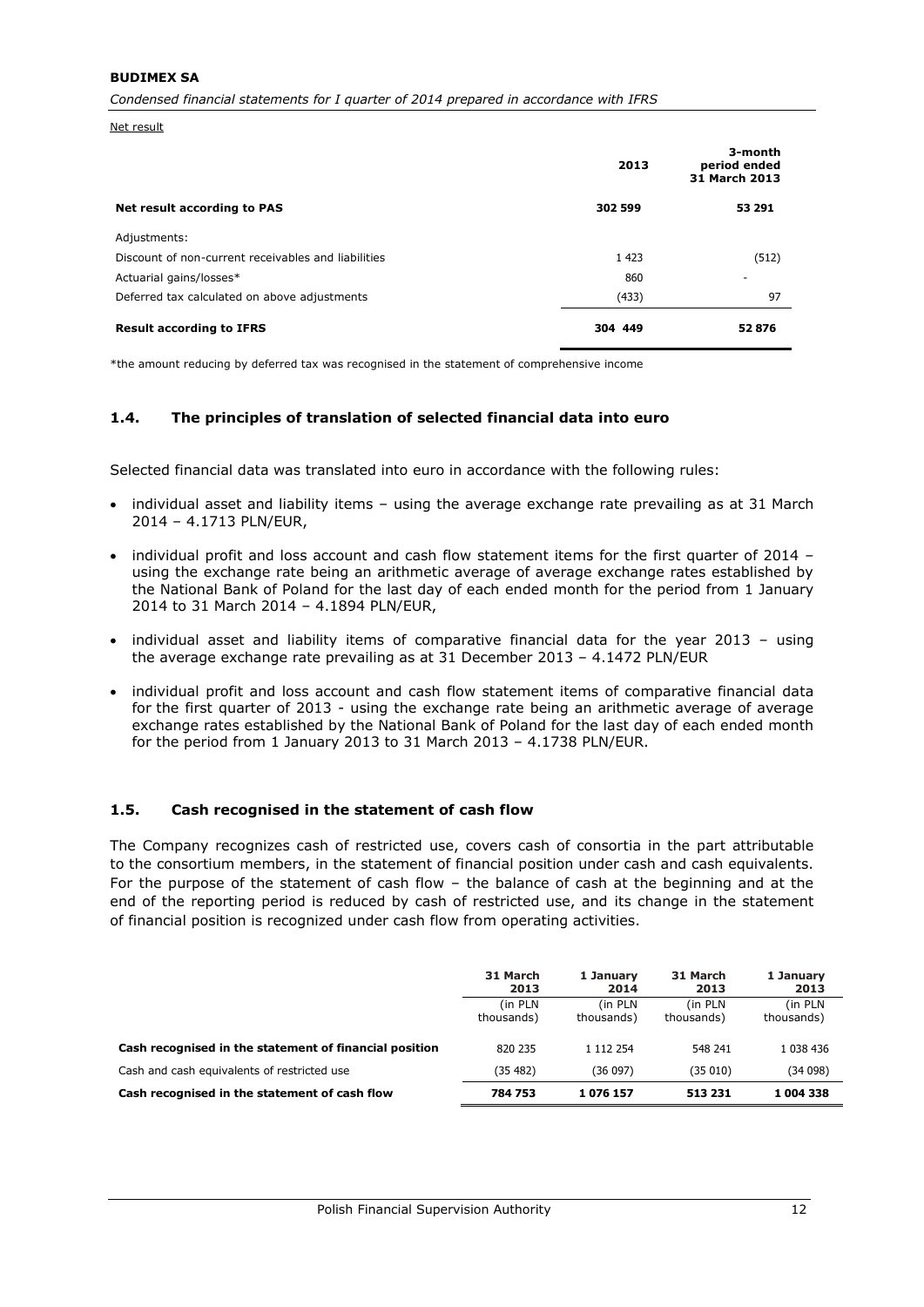## **1.6. Going concern**

The financial statements of the Company were prepared on the assumption that the Company will be going concern during the period of 12 months from the balance sheet date, i.e. 31 March 2014 without a significant limitation in its activities. As at the date of signing the financial statements, the Management Board of the Company is not aware of any facts or circumstances that would indicate a threat to the Company's continued activities after the balance sheet date, due to an intended or compulsory withdrawal from or a significant limitation in its activities.

As at 31 March 2014 the excess of the current liabilities over the current assets amounted to PLN 248 558 thousand. Taking into consideration very good financial position of Budimex Group related to liquidity, of which the excess of current assets over current liabilities as at 31 March 2014 amounted to PLN 416 032 thousand, the Company's Management Board does not state as at the date of signing the financial statements any threat to Company's ability to continue as a going concern.

#### **2. Changes in the shareholding structure**

According to the information held by Budimex SA, the shareholding structure of Budimex SA as at 29 April 2014 was as follows:

| <b>Shareholder</b>                                                                       | Type of<br>shares | Number of<br>shares | % of the<br>share capital | <b>Number of</b><br>votes | % of voting<br>rights at the<br><b>AGM</b> |
|------------------------------------------------------------------------------------------|-------------------|---------------------|---------------------------|---------------------------|--------------------------------------------|
| Valivala Holdings B.V. Amsterdam (Holandia) -<br>Spółka z Grupy Ferrovial SA (Hiszpania) | ordinary          | 15 078 159          | 59,06%                    | 15 078 159                | 59,06%                                     |
| Aviva OFE Aviva BZ WBK                                                                   | ordinary          | 1 820 426           | 7.13%                     | 1820426                   | 7.13%                                      |
| Other shareholders                                                                       | ordinary          | 8 631 513           | 33,81%                    | 8 6 3 1 5 1 3             | 33,81%                                     |
| Total                                                                                    |                   | 25 530 098          | 100,00%                   | 25 530 098                | 100,00%                                    |

On 25 February 2014, the Management Board of Budimex was notified of the sale of the Company shares by OFE PZU "Złota Jesień". The respective share of this shareholder was decreased to 4.31% of the total number of votes. Before the change, OFE PZU held 1 100 000 shares.

#### **3. Description of factors and events which had a material effect on a financial result of Budimex SA**

## **3.1. Business operation of the Company in the I quarter of 2014**

Sale of construction-assembly services in Poland is characterized by seasonality mainly connected with atmosphere conditions and the highest revenues are usually achieved in the second and third quarter, while the lowest  $-$  in the first quarter.

In the period of three months of 2014 Budimex SA earned sales revenue in the amount of PLN 655 430 thousand, mainly related to sales of construction services (98,80%) amounted to PLN 647 548 thousand.

In the comparative period of the year 2013, sales revenue amounted to PLN 674 119 thousand, mainly related to sales of construction services (99,43%) amounted to PLN 670 253 thousand. The difference in the amount of sales revenue recognised in the condensed financial statements for I quarter of 2013 related to adjustment of discounted retentions for construction contracts.

Gross profit on sales for the 3-month period of 2014 amounted to PLN 70 226 thousand and was PLN 18 891 thousand (36.80%) higher than in the comparative period of the previous year.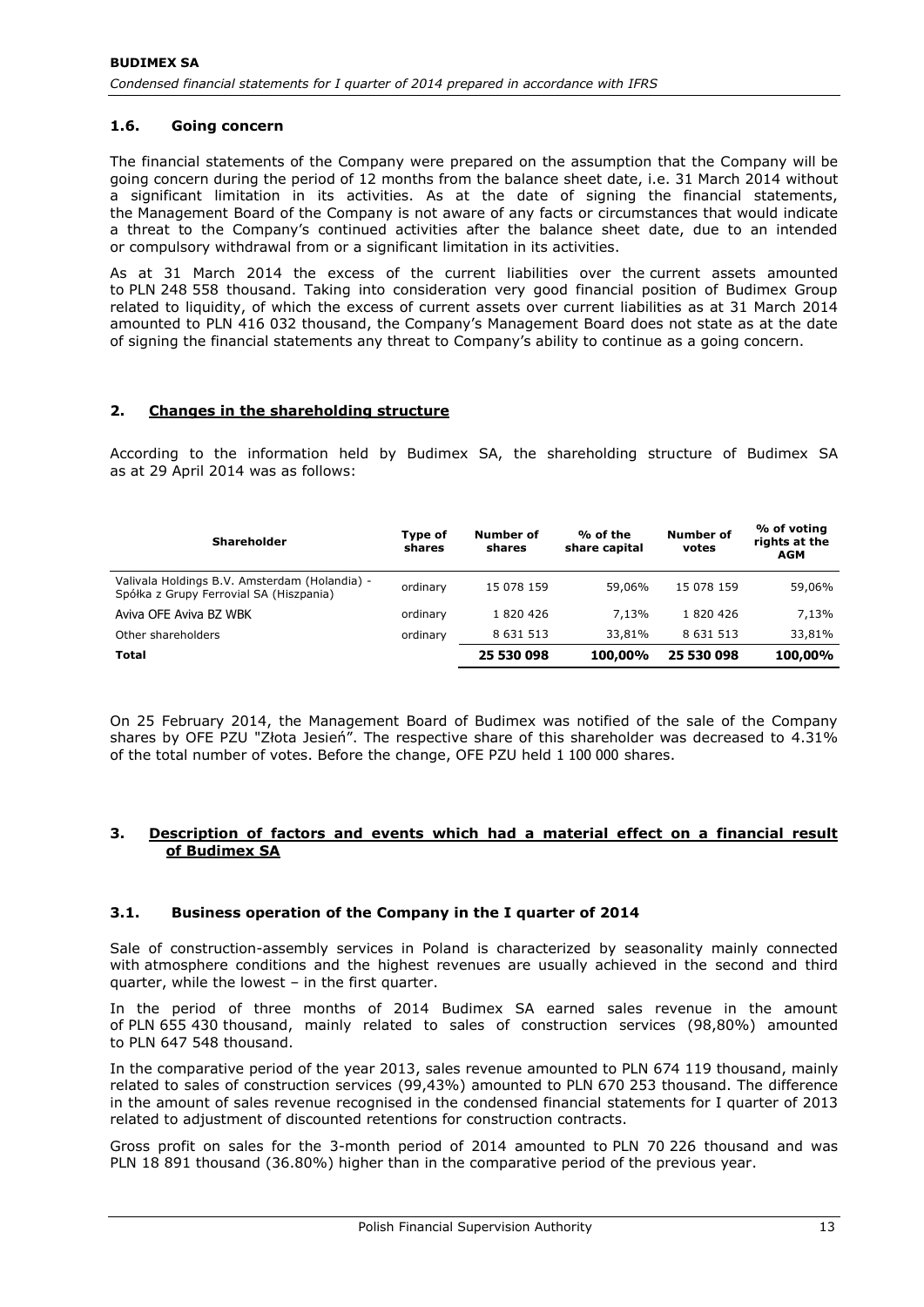Total amount of administrative and selling expenses in I quarter of 2014 was PLN 40 570 thousand, while in I quarter of 2013 amounted to PLN 36 468 thousand. The share of selling and administrative expenses in total sales was equal to 6.19% (in the first quarter of 2013 to 5.41%).

In I quarter of 2014, the result from the other operating activity was negative and amounted to PLN 8 185 thousand (in I quarter of 2013 it was positive and amounted to PLN 167 thousand). The above was related mainly to recognition of provisions for penalties and legal proceedings accordingly in the amounts of PLN 10 339 thousand and 1 761 thousand as well as revenue from penalties and fines received in the amount to PLN 2 263 thousand and profit on sales of fixed assets and property investment in the amount of PLN 900 thousand.

In I quarter of 2014 the operating profit amounted to PLN 21 471 thousand and was higher of PLN 6 437 thousand (42.82%) compared to the comparative period of the year 2013. In I quarter of 2014, the operating margin was equal to 3.28%, while in the comparative period of 2013 was equal to 2.23%.

In I quarter of 2014, the result from financial activity was positive and amounted to PLN 308 thousand. In the comparative period of 2013, the result was higher of PLN 41 652 thousand due to dividends received in that period.

Profit before tax for the period of 3-months of 2014 amounted to PLN 21 779 thousand, while in the comparative period of 2013 amounted to PLN 56 686 thousand

In the period of three months of 2014 the Company reported a net profit of PLN 16 500 thousand gaining net profit margin of 2.52%.

# **3.2. Changes of estimates**

## *Provisions for expected contract losses*

In accordance with accounting policies adopted, the Company creates provisions for expected contract losses if budgeted contract costs exceed the entire expected contract revenue. In the subsequent periods, a part of the created provision is released in proportion to the percentage of contract completion, after taking into account total negative margin on the entire contract. As at 31 March 2014, the balance of the provision for contract losses amounted to PLN 206 895 thousand, while as at 31 December 2013 amounted to PLN 209 025 thousand. Due to that, in the 3-month period of 2014 the balance of provision decreased by PLN 2 130 thousand.

## *Provision for legal proceedings*

The Company recognises provisions for legal proceedings when it is suited and the probability of an unfavourable court judgement is higher than the probability of a favourable one. An estimation of that result is made on the basis of analysis of a legal proceedings progress as well as lawyers' opinions. As at 31 March 2014, the balance of the provision in this respect amounted to PLN 37 206 thousand, while as at 31 December 2013 amounted to PLN 35 703 thousand. Due to that, in the 3-month period of 2014 the balance of provision increased by 1 503 thousand.

#### *Provision for penalties*

The Company recognises provisions for penalties related to the realization of construction contracts. A provision is recognised only when the Company has a present obligation as a result of past event, the settlement of that obligation is highly probable and a reliable estimate can be made of the amount of the obligation. As at 31 March 2014, the balance of the provision in this respect amounted to PLN 49 189 thousand, while as at 31 December 2013 amounted to PLN 39 005 thousand. Due to that, in the 3-month period of 2014 the balance of provision increased by PLN 10 184 thousand.

#### *Costs of future warranty repairs*

The Company is required to issue guarantees for its construction services. It is accepted that the provision between 0.15%-1.4% of revenue from the given contract is made what depends on particular construction segment. This general value is assessed on an individual basis and may be increased or reduced, as appropriate. As at 31 March 2014, the balance of the provision in this respect amounted to PLN 164 854 thousand, while as at 31 December 2013 amounted to PLN 163 576 thousand. Due to that, in the 3-month period of 2014 the balance of provision increased by PLN 1 278 thousand.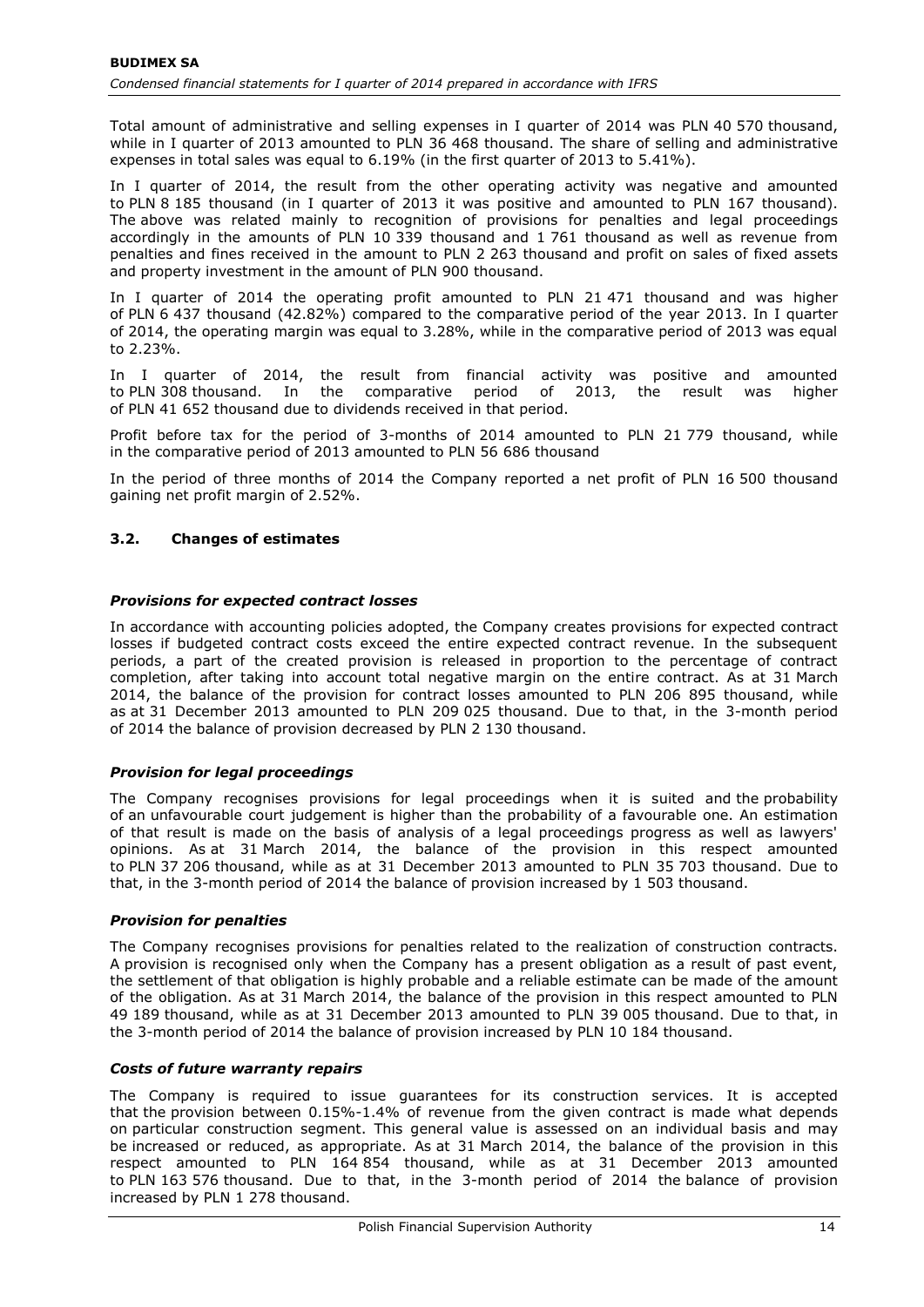#### **BUDIMEX SA** *Condensed financial statements for I quarter of 2014 prepared in accordance with IFRS*

## *Deferred tax asset and liability*

As at 31 March 2014, the balance of deferred tax asset (reducing by deferred tax liability) amounted to PLN 317 655 thousand, while as at 31 December 2013 amounted to PLN 320 564 thousand. Due to that, in the 3-month period of 2014 the balance of deferred tax asset decreased by PLN 2 909 thousand.

### *Impairment write-downs against receivables*

As at 31 March 2014, the balance of recognized impairment write-downs against receivables amounted to PLN 129 068 thousand, while as at 31 December 2013 amounted to PLN 128 999 thousand. In the 3-month period of 2014 the Company recognized impairment write-downs in the amount of PLN 953 thousand and reversed it in the amount of PLN 884 thousand. The difference to the amount presented in the Financial statements for the year 2013 of PLN 30 058 thousand relates to impairment of prepayment recognised previously as "Inventory".

#### *Impairment write-downs against inventory*

As at 31 March 2014 and 31 December 2013, the balance of recognised impairment write-downs against inventory amounted to PLN 385 thousand. Due to that, in the 3-month period of 2014 the balance of recognised impairment write-downs was not change.

### **3.3. Material changes of the legal proceedings pending in I quarter of 2014**

As at 31 March 2014, the total value of the proceedings relating to the Company's liabilities and claims accordingly amounted to PLN 299 023 thousand and PLN 214 089 thousand, and as at 31 December 2013 accordingly PLN 295 277 thousand and PLN 203 854 thousand.

### **3.4. Contingent liabilities and contingent receivables**

|                                                | 31 March<br>2014   | 31 December<br>2013 |  |
|------------------------------------------------|--------------------|---------------------|--|
|                                                | (in PLN thousands) | (in PLN thousands)  |  |
| <b>Contingent receivables</b>                  |                    |                     |  |
| From related parties, of which:                |                    |                     |  |
| - quarantees and suretyships received          | 880                | 880                 |  |
| - bills of exchange received as security       | 2 9 6 4            | 1 0 9 2             |  |
| - other                                        | 10 793             | 10 793              |  |
| From related parties, total                    | 14 637             | 12765               |  |
| <b>From other entities</b>                     |                    |                     |  |
| - guarantees and suretyships received          | 319 435            | 338 524             |  |
| - bills of exchange received as security       | 2 0 18             | 1978                |  |
| From other entities, total                     | 321 453            | 340 502             |  |
| <b>Total contingent receivables</b>            | 336 090            | 353 267             |  |
| <b>Contingent liabilities</b>                  |                    |                     |  |
| To related parties, of which:                  |                    |                     |  |
| - quarantees and suretyships issued            | 145 520            | 138 657             |  |
| - bills of exchange issued as performance bond |                    |                     |  |
| To related parties, total                      | 145 520            | 138 657             |  |
| To other entities, of which:                   |                    |                     |  |
| - guarantees and suretyships issued            | 1 381 585          | 1 348 669           |  |
| - bills of exchange issued as performance bond | 4 9 8 5            | 5 9 0 5             |  |
| To other entities, total                       | 1 386 570          | 1 3 5 4 5 7 4       |  |
| Other contingent liabilities                   | 135 480            | 143 180             |  |
| <b>Total contingent liabilities</b>            | 1667570            | 1636411             |  |
| <b>Total off-balance sheet items</b>           | (1331480)          | (1283144)           |  |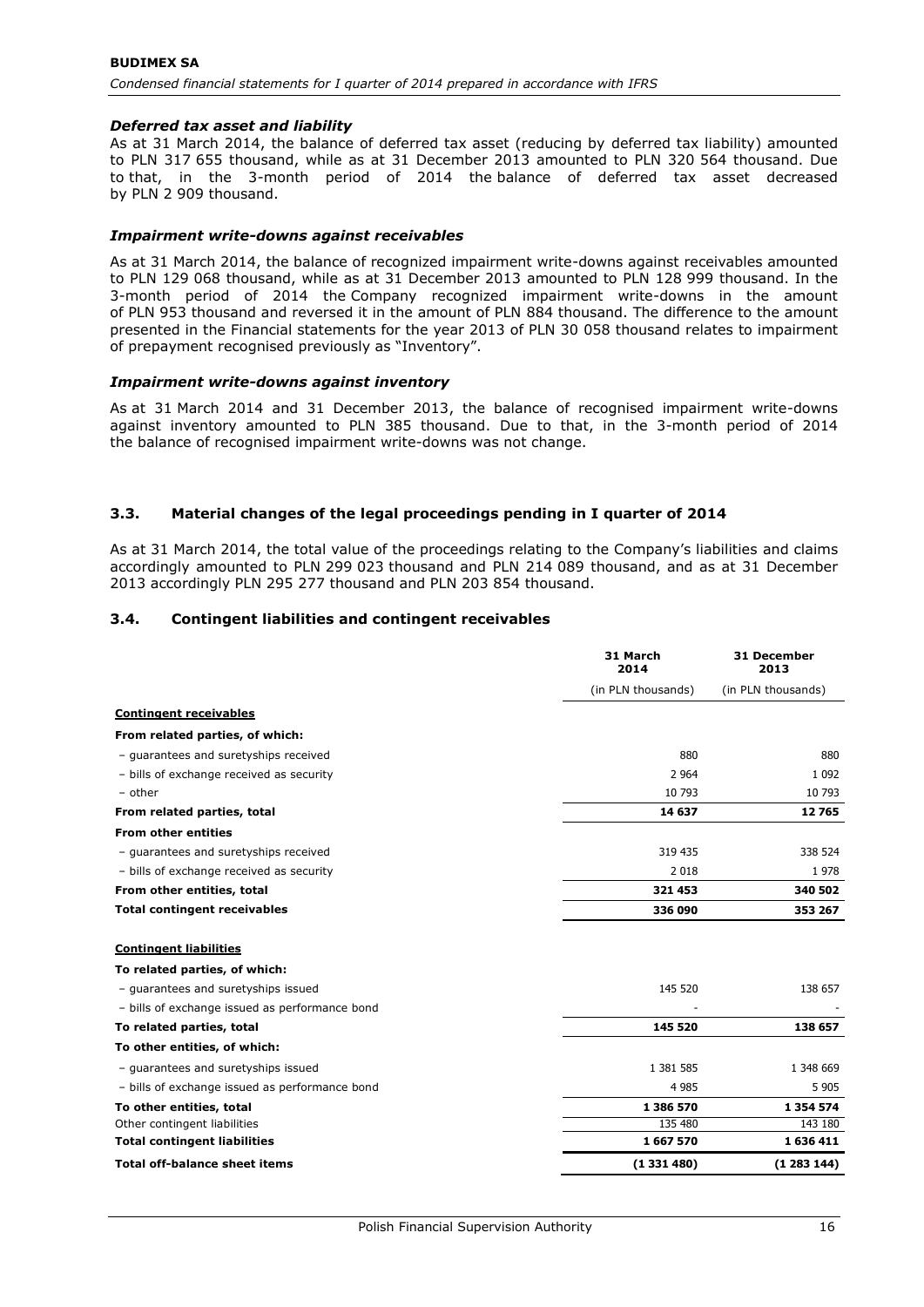Contingent receivables represent guarantees issued by banks and other financial institutions to the Company as security for the potential claims the Company may file against its business partners in respect of the construction contracts in progress.

Contingent liabilities represent guarantees and suretyships issued by banks to business partners of the Company as security for the potential claims they may be filed against the Company in respect of the construction contracts in progress. Banks are entitled to recourse the underlying claims to the Company.

The bills of exchange issued represent a security for the settlement of liabilities towards the strategic suppliers of the Company, while the bills of exchange received and recognized under contingent assets (receivables) represent security for the repayment by the customers of the amounts due to the Company.

## **3.5. Bank guarantees and insurance agreements signed in I quarter 2014**

| <b>Date</b> | <b>Business partner</b>                    | Contract<br>value in PLN<br>thousand | <b>Description</b>                                                                                                                                                                                                                                                                                                                                |
|-------------|--------------------------------------------|--------------------------------------|---------------------------------------------------------------------------------------------------------------------------------------------------------------------------------------------------------------------------------------------------------------------------------------------------------------------------------------------------|
| 24.01.2014  | Towarzystwo Ubezpieczeń<br>Euler Hermes SA | 50 000                               | Annex to the Contract Guarantee Agreement within the<br>of<br>limit<br>28<br>2008<br>renewable<br>August<br>Pursuant to the annex, the deadline within which Budimex<br>SA may order the Insurance Company to issue contract<br>insurance guarantees was prolonged until 22 December<br>2014. Other provisions of the agreement remain unchanged. |
| 5.02.2014   | Bank Handlowy w Warszawie<br>SA            | 50 000                               | Promised standby overdraft of up to PLN 50 000 thousand<br>until 4 February 2015. Interest will amount to WIBOR 1M<br>plus margin.                                                                                                                                                                                                                |
| 10.02.2014  | Bank Societe Generale SA<br>Polish branch  | 165 000                              | Annex to the bank guarantee agreement. Pursuant to the<br>annex, the limit up to which Budimex may order the Bank to<br>issue quarantees was increased to PLN 165 000 and the<br>agreement was extended until 28 November 2014. Other<br>provisions of the agreement remained unchanged.                                                          |
| 19.02.2014  | ING Bank Śląski SA                         | n/a                                  | Annex to the confirmed short-term loan agreement, in which<br>the bank has extended the agreement until 18 February<br>2015. Other provisions of the agreement remained<br>unchanged.                                                                                                                                                             |
| 27.02.2014  | Credit Agricole Bank Polska SA             | 152 000                              | Annex to the credit facility agreement which specifies the<br>new expiry date for the agreement as 29 August 2014 and<br>increases the amount of the available guarantee limit to PLN<br>152 000 thousand. Other provisions of the agreement<br>remained unchanged.                                                                               |
| 12.03.2014  | Bank Zachodni WBK SA                       | n/a                                  | Annex to the standby overdraft agreement, which extended<br>the agreement until 3 March 2015. Other provisions of the<br>agreement remained unchanged.                                                                                                                                                                                            |
| 13.03.2014  | Bank Zachodni WBK SA                       | 316 000                              | Annex to the bank quarantee limit agreement, according to<br>which the bank increased the bank quarantee limit by PLN<br>100 000 thousand i.e. up to PLN 316 000 thousand. Other<br>provisions of the agreement remained unchanged.                                                                                                               |

## **3.6. Other material events in I quarter of 2014**

**On 12 March 2014** the Management Board of Budimex SA recommend taking the decision to pay out a dividend of PLN 11.85 gross per one share to the Ordinary General Meeting in 2014. It is suggested to reserve unit net profit for the period from 1 January 2013 to 31 December 2013 in the amount of PLN 302 532 thousand for the dividend. Dividend day, i.e. the day of establishing the list of shareholders entitled to dividend for 2013, is suggested to be set for 6 May 2014. Deadline for payment of dividend is proposed to be set for 21 May 2014.

On 24 April 2014 the Ordinary Shareholding Meeting made a resolution on payment of dividend according to the Board recommendation.